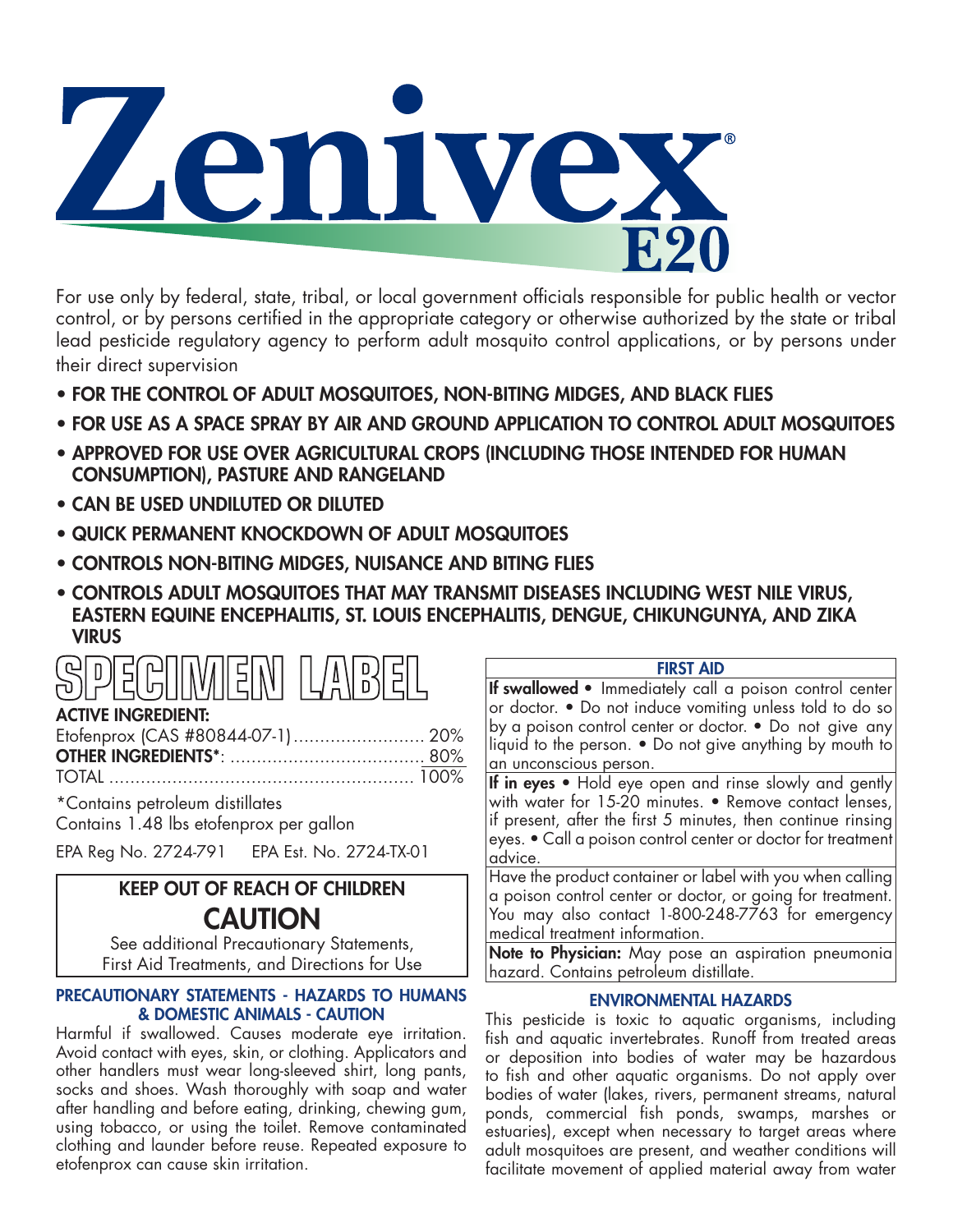in order to minimize incidental deposition into the water body. Do not contaminate bodies of water when disposing of equipment rinsate or washwaters.

This product is highly toxic to bees exposed to direct treatment on blooming crops or weeds. Time applications to provide the maximum possible interval between treatment and the next period of bee activity. Do not apply to blooming crops or weeds when bees are foraging the treatment area, except when applications are made to prevent or control a threat to public and/ or animal health determined by a state, tribal, or local health or vector control agency on the basis of documented evidence of disease-causing agents in vector mosquitoes or the occurrence of mosquito-borne disease in animal or human populations, or if specifically approved by the state or tribe during a natural disaster recovery effort.

### PHYSICAL/CHEMICAL HAZARDS

Combustible. Do not use or store near heat or open flame.

#### DIRECTIONS FOR USE

It is a violation of Federal law to use this product in a manner inconsistent with its labeling.

READ AND FOLLOW ALL LABEL DIRECTIONS. Before making the first application of the season, it is advisable to consult with the state or tribal agency with primary responsibility for pesticide regulation to determine if other regulatory requirements exist.

#### **GENERAL**

**Zenivex<sup>®</sup> E20** is an effective insecticide used at low volumes to control adult mosquitoes, non-biting midges, biting and non-biting flies. Use Zenivex<sup>®</sup> E20, either undiluted as Ultra-Low Volume (ULV) or diluted with mineral oil or other suitable oil diluent, for the control of pest species in or near residential, industrial, commercial, urban, recreational areas, woodlands, golf courses, and other areas where these pests are a problem. **Zenivex<sup>®</sup> E20** may be applied over agricultural areas prior to or following harvest for the control of adult mosquitoes within or adjacent to these areas. Apply **Zenivex<sup>®</sup> E20** aerially (both fixed and rotary aircraft) for low volume applications or through mistblowers, backpack, and handheld sprayers for ground applications. Zenivex<sup>®</sup> E20 will control mosquitoes and flies and can be used as part of a total integrated pest management program for controlling disease vectors. Apply **Zenivex<sup>®</sup> E20** at rates from 0.00175 to 0.00700 pounds of etofenprox per acre. Dilute this product with oil (10-50 cps) only; do not mix with water. Apply when wind is  $\geq 1$  mph. Do not apply when wind speeds exceed 10 mph. A temperature inversion is preferable to keep the fog close to the ground and apply when labeled insects are most active.

Do not spray more than 0.18 lbs etofenprox per acre per site per year. Do not make more than 25 applications per site per year. More frequent treatments may be made to prevent or control a threat to public and/or animal health determined by a state, tribal, or local health or vector control agency on the basis of documented evidence of disease-causing agents in vector mosquitoes or the occurrence of mosquito-borne disease in animal or human

populations, or if specifically approved by the state or tribe during a natural disaster recovery effort.

GROUND APPLICATION – Use a vehicle-mounted cold aerosol ULV sprayer to apply the product. Direct the spray equipment nozzle to provide even distribution of the product. For best results, apply perpendicular to the wind direction using a swath width of 300 ft. Spray equipment must be adjusted so that the volume median diameter (VMD) is between 10-30 microns (10 $\mu \leq D_{\nu,0.5} \leq 30 \mu$ ) and that 90% of the spray is contained in droplets smaller than 50 microns  $(D_{\nu0.9} < 50 \mu)$ . Directions from the equipment manufacturer or vendor, pesticide registrant, or test facility using a laser-based measurement instrument must be used to adjust equipment to produce acceptable droplet size spectra. Application equipment must be tested at least annually to confirm that pressure at the nozzle and nozzle flow rate(s) are properly calibrated.

The appropriate application rate can be achieved by altering the dilution rate of **Zenivex<sup>®</sup> E20**. Refer to the following chart for examples.

| Application                    | Vehicle<br><b>Speed</b><br><b>MPH</b> | <b>Flow Rates</b> |                          |                          |                            |
|--------------------------------|---------------------------------------|-------------------|--------------------------|--------------------------|----------------------------|
| Rate<br>Pound A.I.<br>per Acre |                                       | <b>Undiluted</b>  | <b>Diluted</b><br>1 to 1 | <b>Diluted</b><br>1 to 2 | <b>Diluted</b><br>1 to 4.5 |
|                                |                                       | Oz/Minute         | Oz/Minute                | Oz/Minute                | Oz/Minute                  |
| 0.00175                        | 10                                    | 0.9               | 1.8                      | 2.7                      | 5.0                        |
|                                | 15                                    | 1.4               | 2.7                      | 4.1                      | 7.6                        |
|                                | 20                                    | 1.8               | 3.6                      | 5.5                      | 10.1                       |
| 0.00350                        | 10                                    | 1.8               | 3.6                      | 5.5                      | 10.1                       |
|                                | 15                                    | 2.7               | 5.4                      | 8.3                      | 15.1                       |
|                                | 20                                    | 3.6               | 7.2                      | 11.0                     | 20.2                       |
| 0.00700                        | 10                                    | 3.6               | 7.2                      | 11.0                     | 20.2                       |
|                                | 15                                    | 5.4               | 10.8                     | 16.5                     | 30.3                       |
|                                | 20                                    | 7.2               | 14.4                     | 22.0                     | 40.4                       |

Use the higher label rates when spraying areas where dense vegetation is present. Conduct applications when temperatures are between 50-95˚ F.

Backpack Sprayer ULV Application: Apply Zenivex<sup>®</sup> E20 diluted or undiluted through non-thermal ULV backpack sprayer capable of applying the product in the 10 to 30 micron range. Apply product to the area as evenly as possible. Apply at the rate of 0.00175 to 0.00700 pounds etofenprox per acre.

Urban ULV Mosquito Control Applications: For control of resting or flying adult mosquitoes, biting flies and nonbiting midges in areas such as utility tunnels, sewers, storm drains and catch basins, pipe chases, underground basements, underground passages, parking decks, crawl spaces or uninhabited buildings, apply Zenivex® E20 using mechanical foggers, handheld or truck-mounted ULV equipment, thermal foggers or other spray equipment suitable for this application. Apply **Zenivex<sup>®</sup> E20** at rates up to but not exceeding 0.00700 pounds of etofenprox per acre.

Thermal Fogging Application: Apply using a truck, dollymounted, handheld, or other thermal fogging equipment. Following the equipment manufacturer's instructions, apply this product at a rate of 0.00175 to 0.00700 pounds etofenprox per acre. Direct fog to areas where mosquitoes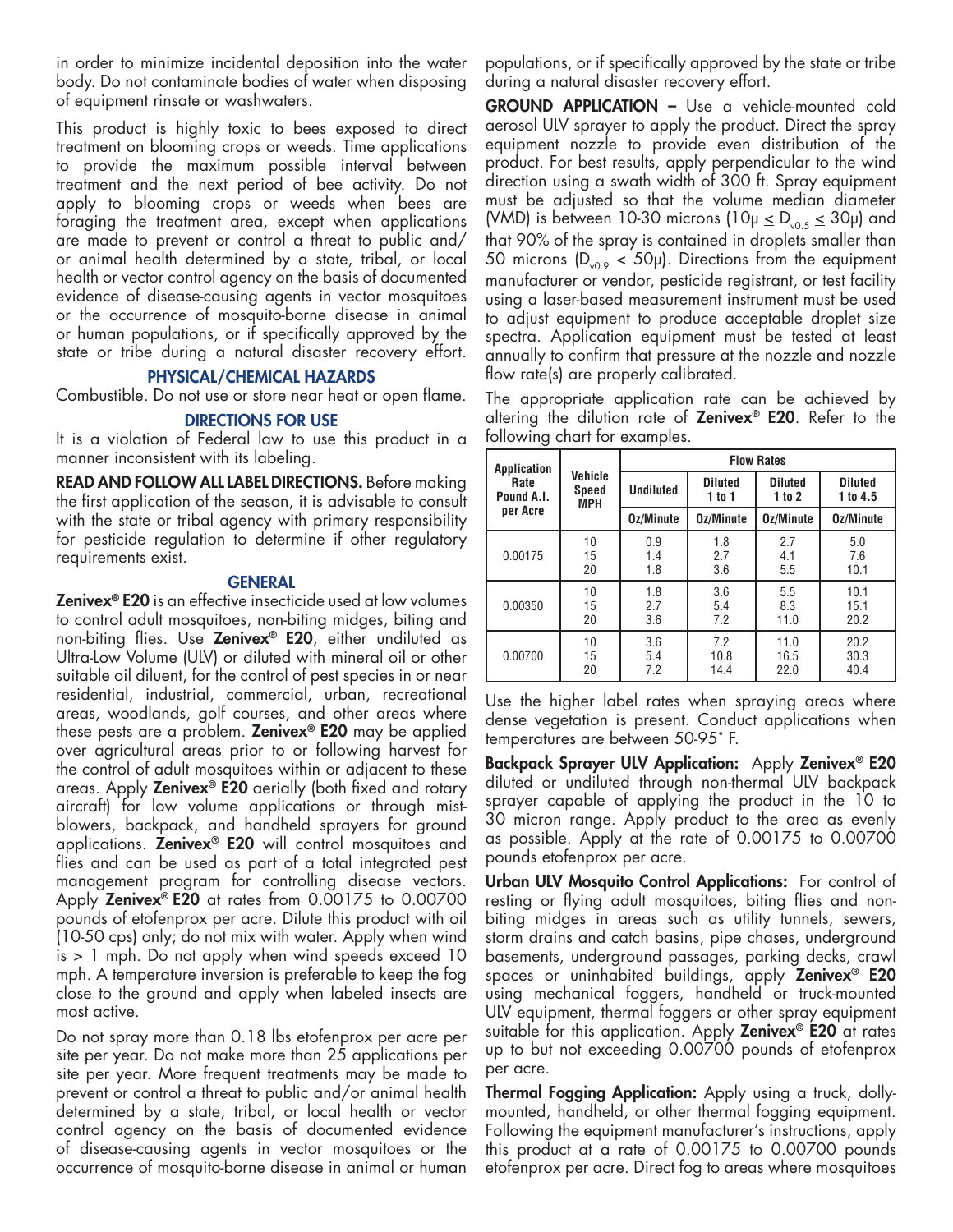and other pests are located. The volume median diameter (VMD) of droplets produced by thermal foggers is less than 60 microns (Dv<sub>0.5</sub> < 60µ) and 90% of the spray is contained in droplets smaller than 100 microns  $(Dv_{0.9} < 100 \mu)$ .

AERIAL APPLICATION - Apply Zenivex® E20 aerially, either diluted or undiluted, by fixed wing or rotary aircraft. Apply at the rate of 0.00175 to 0.00700 pounds of etofenprox per acre. Apply using ULV equipped and capable aircraft. Spray equipment must be adjusted so that the volume median diameter (VMD) produced is less than 60 microns  $(D_{0.5} < 60 \mu)$  and that 90% of the spray is contained in droplets smaller than 100 microns  $(D_{y0.9} < 100 \mu)$ . The effects of flight speed and, for non-rotary nozzles, nozzle angle on the droplet size spectrum must be considered. Directions from the equipment manufacturer or vendor, pesticide registrant, or test facility using a wind tunnel and laser-based measurement instrument must be used to adjust equipment to produce acceptable droplet size spectra. Application equipment must be tested annually to confirm that pressure at the nozzle and nozzle flow rate(s) are properly calibrated. Do not apply **Zenivex®E20** at altitudes below 100 feet. Apply at altitudes from 100-300 feet. Apply when wind speed on the ground is  $\geq 1$  mph. Apply when labeled insects are most active. For best results, use Global Positioning System (GPS) equipped aircraft.

In Florida: Aerial applications of this product require trained personnel to perform industry accepted assays to monitor resistance formation in targeted mosquitoes.

### APPLICATIONS OVER CROPS OR TO AREAS FAVORING DRIFT OVER CROPS

**Zenivex<sup>®</sup> E20** may be applied over crops (including row, tree, fruit, citrus, pasture and other areas where agricultural enterprises take place) or to areas where drift over cropland could occur. Zenivex® E20 can be applied to these areas by either ground or aerial application. Use label rates and follow Directions For Use as directed in this label. Applications over crops or where drift may occur over crops are limited to 4 applications per month to the same site but no more than two applications within a seven day interval. Do not apply more than 0.028 pounds of active ingredient per month to the same site within a month. Do not spray more than 0.18 lbs etofenprox per acre per site per year. Do not make more than 25 applications per site per year.

#### PESTICIDE STORAGE AND DISPOSAL

Do not contaminate water, food, or feed by storage or disposal.

Storage and Spill Procedures: Store upright at room temperature. Avoid exposure to extreme temperatures. In case of spill or leakage, soak up with an absorbent material such as sand, sawdust, earth, fuller's earth, etc. Dispose of with chemical waste. Pesticide Disposal: Wastes resulting from the use of this product must be disposed of on site or at an approved waste disposal facility. Container Disposal: Refillable 30 Gallon Drums, 120 Gallon Mini-Tote and 275 Gallon Tote: Refillable container. Refill this container with pesticide only. Do not reuse this container for any other **purpose.** Cleaning the container before final disposal is the responsibility of the person disposing of the container. Cleaning before refilling is the responsibility of the refiller. If not refilled, offer for recycling if available, or puncture and dispose of in a sanitary landfill, or by incineration. **To** clean the container before final disposal, triple rinse (or equivalent) promptly after emptying. Triple rinse as follows: Empty the remaining contents into application equipment or a mix tank. Fill the container ¼ full with mineral oil or other suitable oil diluents. Replace and tighten closures. Tip container on its side and roll it back and forth, ensuring at least one complete revolution, for 30 seconds. Stand the container on its end and tip it back and forth several times. Turn the container over onto its other end and tip it back and forth several times. Empty the rinsate into application equipment or a mix tank or store rinsate for later use or disposal. Repeat this procedure two more times.

In case of an emergency or for product use information, call 1-800-248-7763.

#### www.zenivex.com